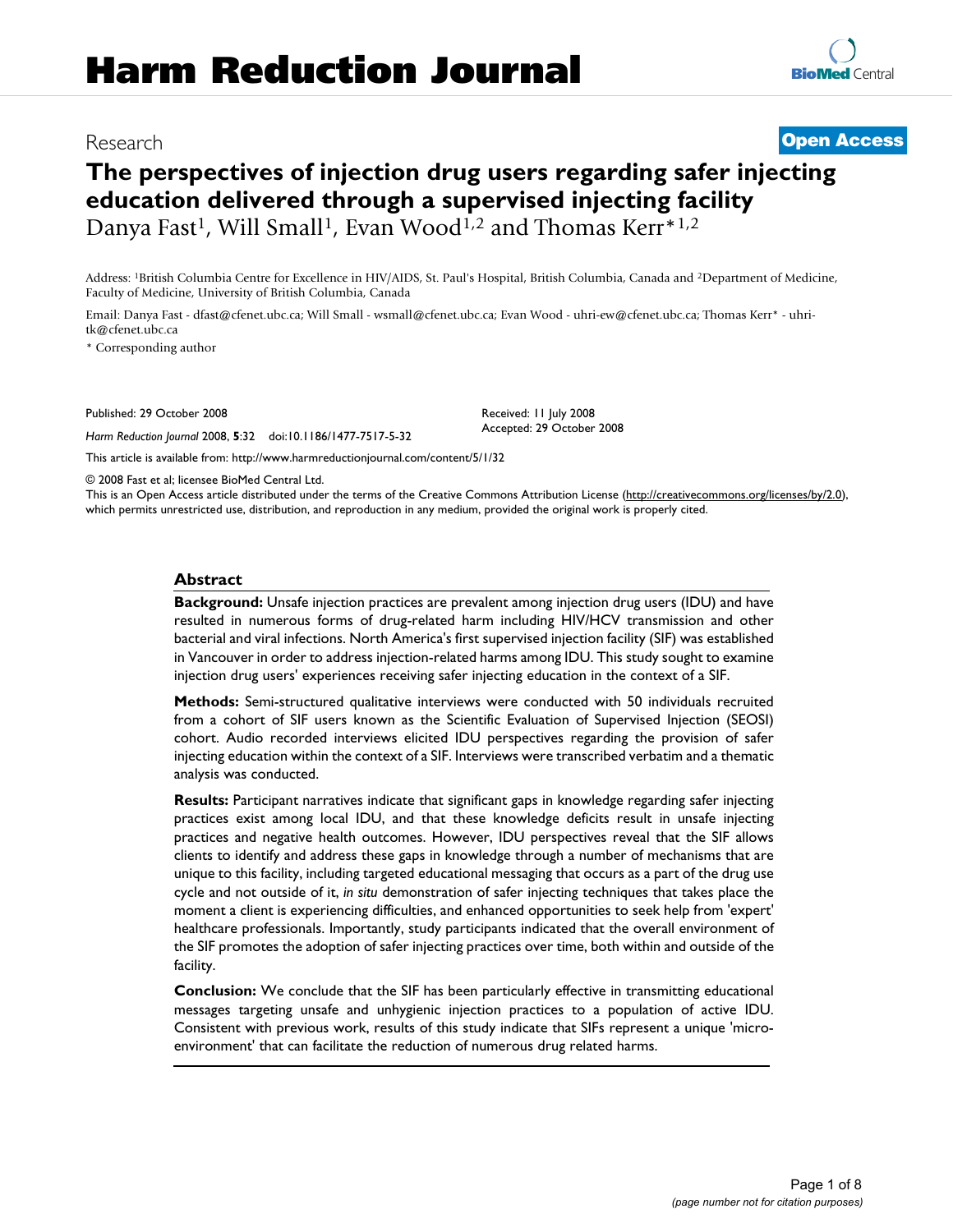# **Background**

Injection drug use continues to present a major public health challenge in urban settings around the world [1,2]. Unsafe injection practices result in numerous forms of drug-related harm, including overdose [3], HIV/HCV transmission [4,5], and other forms of bacterial and viral infections [6].

Safer injecting education has been widely employed in order to address the harms associated with injection drug use [7,8]. For example, numerous harm reduction programs provide information on safer injecting and street outreach programs work to seek out injection drug users (IDU) in the public venues they frequent in order to provide safer injecting education and other forms of support [9]. However, supervised injection facilities (SIFs) constitute a unique form of intervention, in that they provide a sanctioned drug-using environment that is constantly supervised by healthcare professionals [10].

In September 2003, North America's first SIF, known as "Insite," opened its doors in Vancouver's Downtown Eastside. To date, over 7000 IDU have attended the facility, and approximately 600 injections are supervised at the facility each day [11]. Healthcare professionals are present at all times to supervise injections, intervene in the event of an overdose, and provide safer injecting education.

Previously, a quantitative study was conducted to examine the prevalence and correlates of receiving safer injecting education within the Vancouver SIF [12]. While the results of that study indicated that a significant proportion of SIF users received safer injecting education within the facility, little is known about how safer injecting education is delivered within SIFs, and whether this setting offers advantages over conventional clinic-based or street outreach safer injecting education programs. Further, we know of no studies that have assessed IDU perspectives regarding safer injecting education delivered in the context of SIFs, and there are few qualitative explorations of IDU experiences within SIFs. Therefore, while previous quantitative research has demonstrated the importance of safer injecting education for drug using populations [8,12-15], we aim to extend this work by exploring injection drug users' experiences with receiving safer injecting education in the context of a local SIF.

# **Methods**

We drew upon data from 50 in-depth qualitative interviews conducted from November 2005 to February 2006. Interviewees were recruited from the Scientific Evaluation of Supervised Injecting (SEOSI) cohort, which is composed of over 1000 randomly selected SIF users in Vancouver [16]. Interview participants were selected on a daily basis from persons attending the research office for quantitative cohort interviews. Recruiting efforts intentionally created a sample composed of individuals with differing levels of SIF utilization that was also representative of the local injecting population in terms of gender, age, and ethnicity (see Table 1). Interviews were undertaken by three trained interviewers (two male and one female) and facilitated through the use of a topic guide encouraging discussion of SIF use and experiences with receiving safer injecting education within the facility.

Interviews lasted between 30 and 60 minutes, were taperecorded, and were later transcribed verbatim. The content of transcribed interviews was reviewed, and all text segments (both positive and negative) related to safer injecting education received within the SIF were catalogued. The catalogued data was subsequently subjected to a thematic analysis which focused on the social processes and characteristics of the SIF which were reported to influence experiences with safer injecting education.

All participants provided informed consent to participate, and the study was undertaken with appropriate ethical approval granted by the Providence Healthcare/University of British Columbia Research Ethics Board. Participants were compensated for their time with a twenty dollar honorarium. There were no refusals of the offer to participate in the interview, and no drop-outs occurred during the interview process.

**Table 1: Characteristics of qualitative study sample compared to a representative sample of SIF clients (SEOSI)**

|                             | <b>Qualitative Interview Participants</b> | <b>SEOSI Cohort</b> |
|-----------------------------|-------------------------------------------|---------------------|
| <b>Total Number</b>         | 50                                        | 1090                |
| Median Age (range)          | $38(25-60)$                               | 38.4 (18.9–63.7)    |
| Gender                      |                                           |                     |
| Female, n (%)               | 21(42)                                    | 313(29)             |
| Male, n (%)                 | 28(56)                                    | 773(71)             |
| Trans-gendered, n (%)       | $\binom{2}{}$                             | 4 (< 1)             |
| <b>Aboriginal Ethnicity</b> |                                           |                     |
| Yes, $n$ $%$                | 13(26)                                    | 211(19)             |
| No, n (%)                   | 37(74)                                    | 879(81)             |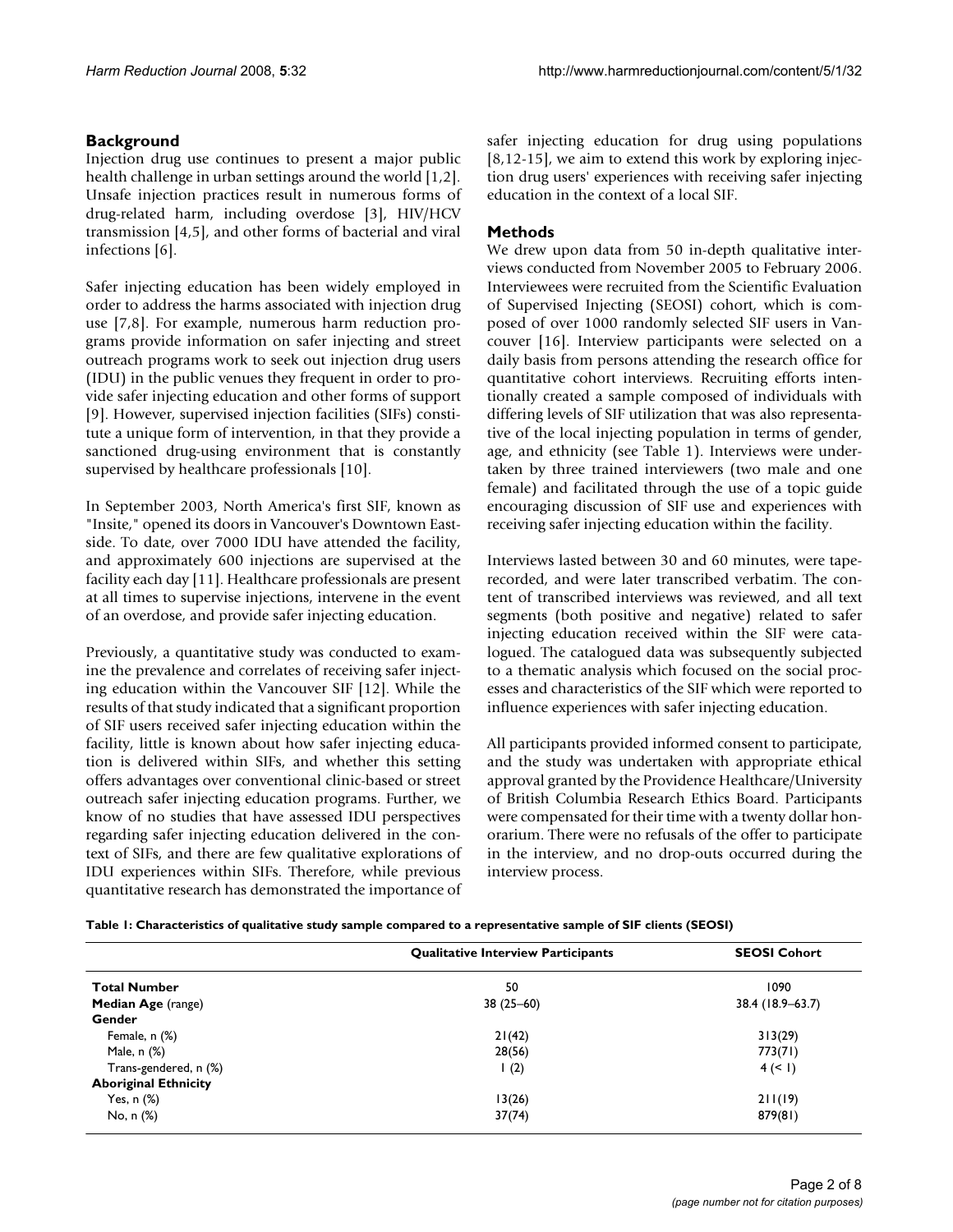# **Results**

The sample of qualitative interview participants was composed of 21 women, 28 men and one trans-gendered individual. The age of participants ranged from 25 years to 60 years, and the median age of participants was 38. Excerpts from the qualitative interviews are presented below in order to illustrate the central themes that emerged in the analysis. Considerable overlap was observed across thematic areas.

Participant narratives indicate that significant gaps in knowledge regarding safer injecting practices exist among local IDU; however, study participants also indicated that the SIF allows clients to identify and address these gaps in knowledge through a number of mechanisms that are unique to this facility.

# *1. Gaps in knowledge*

Several participants articulated a general lack of knowledge regarding safer injecting practices prior to using the SIF. This lack of knowledge was not limited to new injectors:

*R: I learned one thing in there that I didn't know after twentythree years of using and that's the bevel side up! Y'know, with your, with your, ah, syringe.* (Female Participant #11)

*R: I think that since the injection site has been open I've learned how to inject properly . . . and there were things I never even knew, in all the whole 20 years I've been shooting dope.* (Female Participant #44)

Participants connected gaps in knowledge and improper injecting techniques with negative health consequences, such as scarring or repeated injection-related infections such as abscesses:

*R*: [Before using Insite] *I wasn't cleaning* [my skin]. *I wasn't – the needle wasn't facing up. I was just sticking it in anywhere, poking holes in myself. Using dull needles. Using the same one over and over again. Not tying it off. Not doing anything properly*.

*I: Can I just ask: how long have you been fixing for?*

*R: I'm twenty seven. The first drug I ever did was heroin, and it was in a needle at eleven years old. And I've been using steadily since I was twelve, but I still use it a lot*.

*I: So that's a long time to go without really knowing how to inject properly*.

R: *Yeah. Yeah. Real long time. That's why I have all the scars I do ...* (Male Participant #27)

In a number of cases, participants were not aware that they were injecting unsafely until they began using the SIF and receiving safer injecting education from on-site healthcare professionals. Visits to the SIF allowed participants to identify and address specific gaps in knowledge, resulting in the adoption of safer injecting practices and improved health outcomes in several cases:

*R: I learned how to fix myself properly in there . . . I think it's had an affect on, well, I know it has* [had an effect on my health] *because I know how to inject properly now. And I know it has for other people, too.* (Female Participant #11)

*R: Well, when I first went there* [to the SIF] *I used to just take my dope and shake it, and they* [the nurses] *said, "Well, you should be cooking it because it takes all the impurities out. And you should use an alcohol wipe, like, to sterilize your --"*

*I: Yeah, clean up your skin or whatever*.

*R: And I never used to do that. And since I've been doing that, and since they showed me the right way, I haven't had any abscesses. So, I credit them with that.* (Female Participant #30)

# *2. Addressing gaps in knowledge*

### *A. Educational messages delivered within a sanctioned drug-using environment*

Despite the availability of safer injecting education via a number of other service providers in locations throughout the Downtown Eastside, several participants noted that the SIF was the first place that they had successfully been able to receive help:

*I: Okay, so where would you be getting this help if you weren't getting it from Insite?*

*R: I've never looked at* [getting help] *before Insite so, I don't know . . .* (Male Participant #39)

*I: What would you have to say about the help that you've got* [at Insite]*?*

*R: I think it's very fair, and it's sufficient . . . I can't really compare it to anything else 'cause I've never really gotten any help anywhere else, other than there.* (Trans-gendered Participant #2)

Participants articulated the benefits of receiving educational messages within a sanctioned drug-using environment that is a part of the drug using cycle and not outside of it. Multiple visits to the SIF for the primary purpose of consuming drugs meant that educational messages were both highly accessible and reinforced over time. Receiving regular safer injecting education during the process of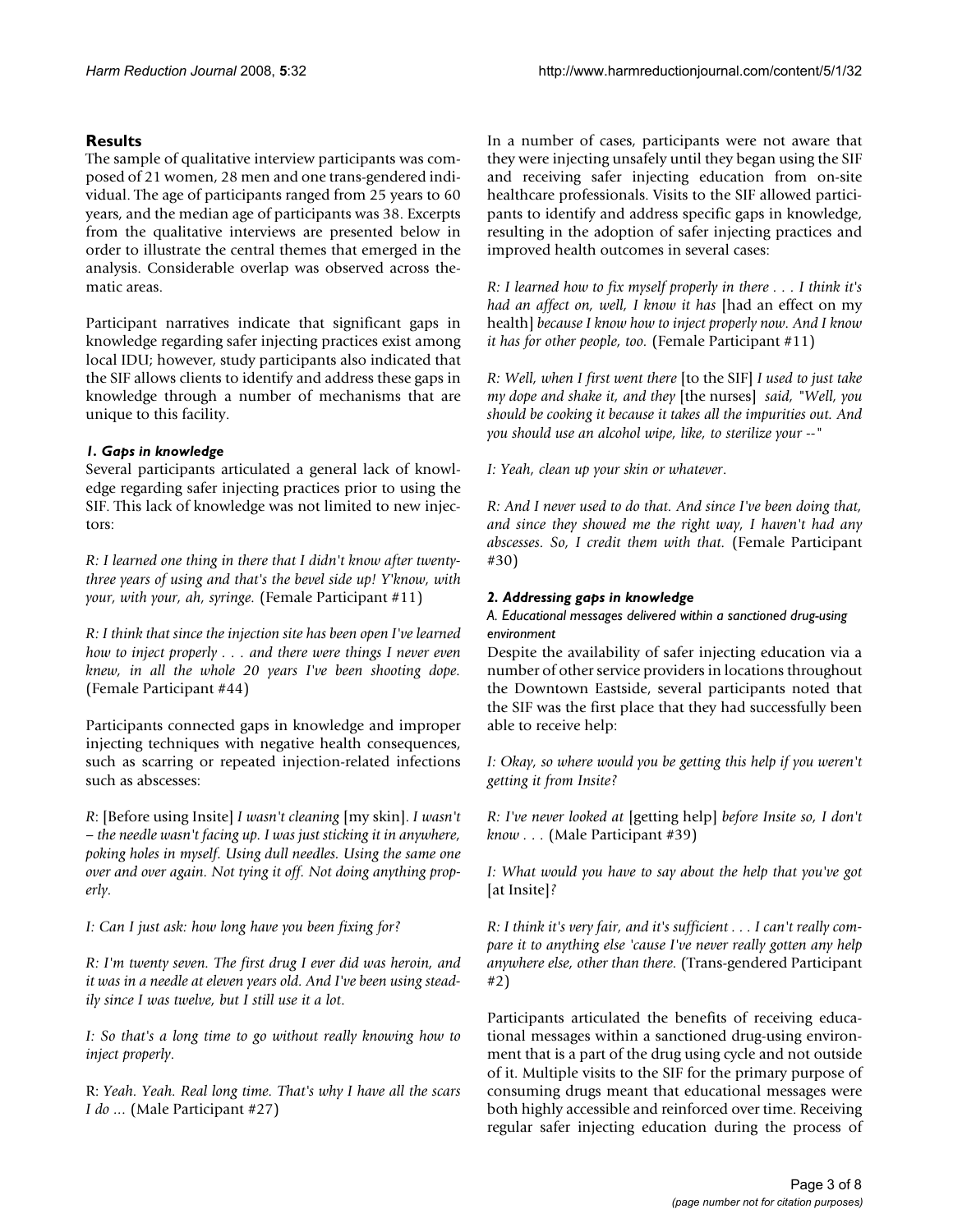consuming drugs was contrasted with receiving educational messages at other times, when priorities associated with a lifestyle of addiction – such as obtaining drugs or obtaining the money to buy drugs – would likely outweigh the perceived need to access assistance from healthcare professionals:

*R: Being an addict . . . you do want to go out and utilize the* [service] *facilities, but if it's* [on the] *way y'know?* [If] *it's not on the way to go get your money to get better* [i.e. use drugs], *and once you get better, you got to go get more money for the next day or whatever, but if something's right then and there then it's like perfect.* (Female Participant #38)

# *B. Enhanced opportunities to seek help from healthcare professionals*

Multiple visits to the SIF for the primary purpose of consuming drugs was also said to facilitate the development of meaningful relationships with 'expert' healthcare professionals. For those participants who had not been able to access help previously, SIF nursing staff represented an essential source of reliable and accurate information. The safer injecting education received at the SIF from healthcare professionals was contrasted with educational messages or information one could pick up 'on the street' from other IDU:

*I: You know a lot about how to inject safely, it sounds like. Is this stuff you knew before* [using Insite]*?*

*R: No, I didn't . . . I always had to have someone* [inject] *it for me, so, most of this, most of the information that I got is just from people* [on the street] . . . *from Insite, you know, like*, [I learned] *the proper way I guess. You know, a lot of people* [on the street] *don't really tell you about the cleaning or using alcohol swabs and stuff like that. They always neglect to leave that stuff in, put that stuff in when they're telling you* [how to inject]. *Insite was where I learned that you should use the alcohol swabs. I didn't know that before . . .* (Trans-Gendered Participant #2)

While it was acknowledged that one's peers could not always be relied upon to provide complete educational messages, SIF nurses were viewed as experts who could be trusted to deliver accurate and comprehensive safer injecting education:

*R: I mean you have people* [i.e. nurses] *who are experienced. You have people who know what they're talking about, what they're doing, showing you how to do it properly, how to do it safely, how to do it cleanly . . . She's generally smarter than the rest, y'know. I mean, when you have medical questions, she's the one to ask ninety percent of the time.* (Male Participant # 27)

The SIF was described as providing a context in which onsite healthcare professionals are able to guide clients through each step of the safer injecting process at a comfortable pace, and often over the course of multiple interactions. Healthcare professionals are able to tailor educational messages to suit the specific needs of each client to address specific deficiencies in practice, and are able to intervene as a client is experiencing difficulties. Participants valued the non-judgmental attitudes of the SIF staff, and felt able to ask questions and raise concerns the moment they thought of them:

*R: Like, if you ever are curious or just need information, you know it's there, and you can ask for it and get it. You don't have to wonder at all.* (Male Participant #40)

*R: Sometimes there's a point where I asked* [the nurse], *"I'm having troubles getting a vein here, so is there somewhere else that I can* [inject myself]*?" And she, y'know, she showed me a few places.* (Female Participant #21)

# *C.* In situ *demonstration of safer injecting techniques*

Many respondents articulated the benefits of being *shown* specific safer injecting techniques during the actual process of injecting, as opposed to simply being told how to inject properly, or provided with more general printed educational materials at another time:

*R: I remember one time asking the nurse just to give me a kind of a more visual way – showing me how to tie-off and stuff – and she gave me some pointers.* (Male Participant #9)

*R: If I'm at Insite they can show me where there's a vein and bang! – I got it instantly and I don't gotta sit there you know, with a needle for half an hour, you know, blood coming everywhere and that.* (Trans-Gendered Participant #2)

Several participants indicated that they had required help injecting prior to using the SIF, or that they sometimes continued to require help injecting when they were using drugs in locations other than the SIF. In some cases, safer injecting education received within the SIF – and specifically, *in situ* demonstration of how to locate a viable vein – was connected with developing the skills required to inject more independently:

*R*: [Bevel facing up] *was one simple, little thing I didn't realize . . . So bevel up and I'm able to get myself almost every single time, and I always needed a doctor* [i.e. someone who performs assisted injections]. *Like, my partner always had to inject me, and that was really frustrating.* (Female Participant #11)

*R: They have a nurse there that's qualified, and can show me, and you know, point* [veins] *out and help me*.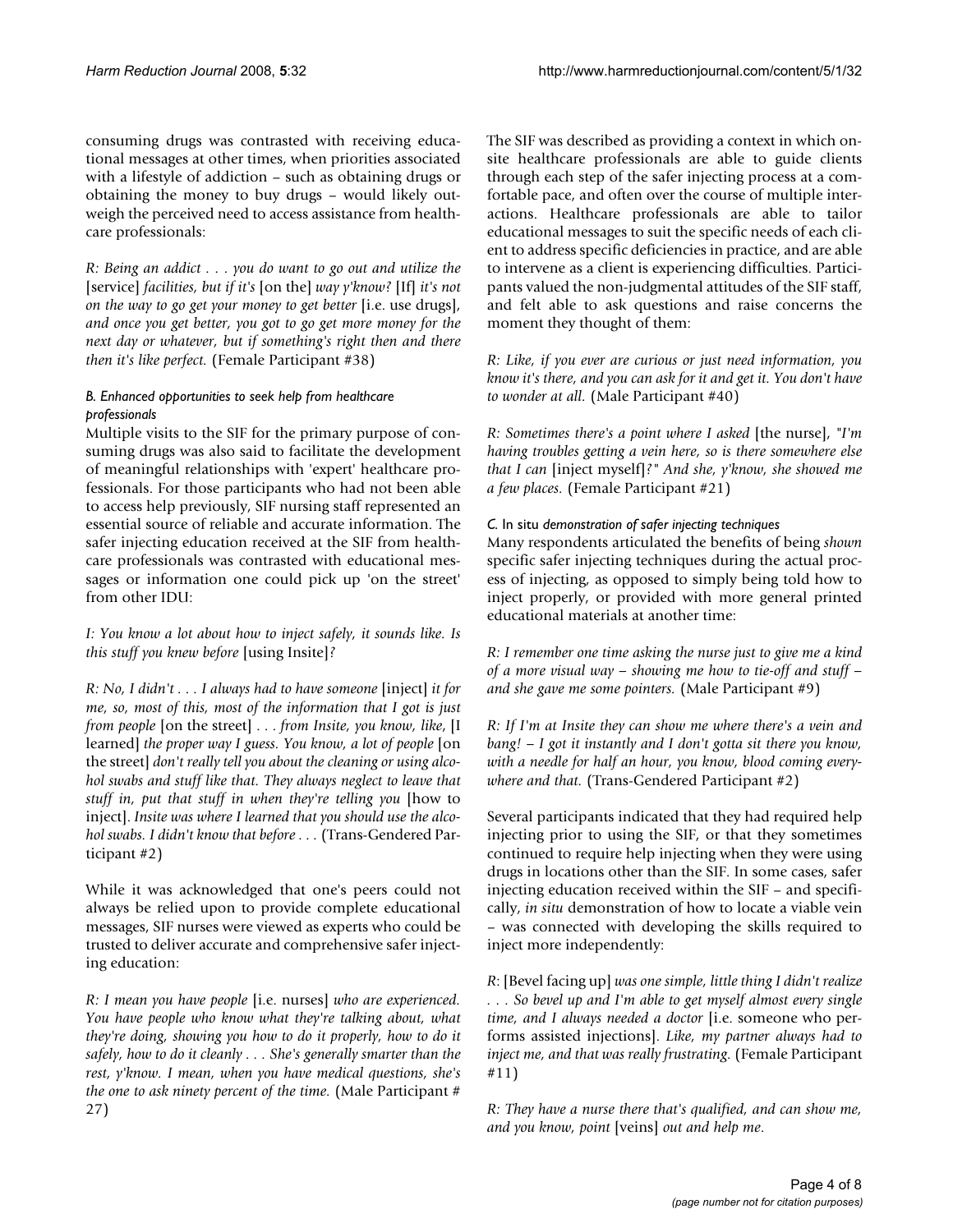*I: Ok, so you can usually fix yourself, because of the help that they've given you?*

*R: Yes, yes*.

*I: Ok, and do you think that if you, in those situations* [when you can't easily find a vein], *if you weren't injecting at Insite, you would be getting help* [injecting] *from somebody else?*

*R: Yes.* (Trans-Gendered Participant #2)

Those who were adamant about *avoiding* assisted injection also articulated the benefits of *in situ* demonstration of safer injecting practices to address specific gaps in knowledge:

*R: Y'know, I got a hole in my arm. It's just healing, I've had plastic surgery on it and, I, I fix in it all the time. Y'know*, [the nurses at the SIF] *say, "Don't use that! Maybe use your leg," so the one lady showed me on the doll, showed me where the veins go up your leg, here. Showed me how to, y'know, "Try there, use a tie", 'cause I never used to use a tie . . . And it's really helped, 'cause now I can use that. It works very well, right? . . . Yeah, 'cause I won't let anybody fix me, right?* (Female Participant #12)

In general, the safer injecting education received at the SIF enabled some participants to take greater control of their injecting practices, at least within the SIF.

# *3. An overall environment that promotes safer injecting practices*

Even when participants had accessed safer injecting education prior to using the SIF, it was noted that the overall atmosphere of the SIF made them more conscious of these messages, and more diligent about putting them into practice:

*I: What do you mean when you say you're more aware when you inject* [at Insite]*?*

*R: I dunno. Just more aware – there could be health issues involved. Like, if I didn't use the alcohol swab, I could get an infection. If you use a rig more than once, it could be dull and it could hurt, or it could get bacteria on the end of it. Y'know, like, you can give yourself* [an] *infection which really boggled my mind the first time I'd heard it . . . It just makes you more aware that there's a process that can be beneficial to everybody, right?*

*I: Are any of those things that you heard for the first time when you were at Insite?*

*R: No, I don't think so. It just made me more conscious, selfconscious of it.* (Female Participant #32)

Participants reported that the provision of sterile syringes and the necessary ancillary injecting equipment, combined with the provision of targeted, *in situ* safer injecting education by trusted experts, all served to reinforce educational messages and contribute to an overall atmosphere that encourages the adoption of safer injecting practices:

*R*: [Insite is] *safe because it's constantly supervised. Everything is clean. Sanitary, hygienic, whatever. All the supplies, obviously . . . If you need any guidance or whatever, there's always a nurse on-hand.* (Female Participant #32)

*R: When I go in there I'm more self-conscious; like, you got your tie-on there, you got your Band-aids, you got your water, and you got your filter . . . There I always go through the whole process properly. So, I should go there all the time.* (Male Participant #9)

Importantly, IDU narratives reveal that once safer injecting habits are established within the SIF, it becomes more likely that they will practice safer injecting techniques outside of the SIF as well:

*R: People are being safer and everything too, eh? It's... y'know, as I say, heroin addicts especially are creatures of habit. They go in there, they get the habit formed of being safe, they'll use the same quality when they go out on the street. "Oh, do you have a tie-off? Do you--?" Y'know, they'll make sure. . . They'll carry on the same values that are drilled into them in there* [at the SIF]. (Male Participant #6)

# **Discussion**

In sum, participant narratives indicate that significant gaps in knowledge regarding safer injecting practices exist among local IDU, and that these knowledge deficits result in unsafe injecting practices and negative health outcomes for numerous local IDU. However, IDU perspectives reveal that the SIF allows clients to identify and address these gaps in knowledge through a number of mechanisms that are unique to this facility, including targeted educational messaging that occurs as a part of the drug use cycle and not outside of it, *in situ* demonstration of safer injecting techniques that takes place the moment a client is experiencing difficulties, and enhanced opportunities to seek help from 'expert' healthcare professionals. Importantly, study participants indicated that the overall environment of the SIF – including the provision of comprehensive sterile injecting paraphernalia and the constant presence of healthcare professionals – promotes the adoption of safer injecting practices over time, both within and outside of the facility. Interestingly, we found little variation in experiences with receiving safer injecting education within the SIF according to gender, age or ethnicity, in spite of evidence which indicates that women may be more likely to require help injecting for a variety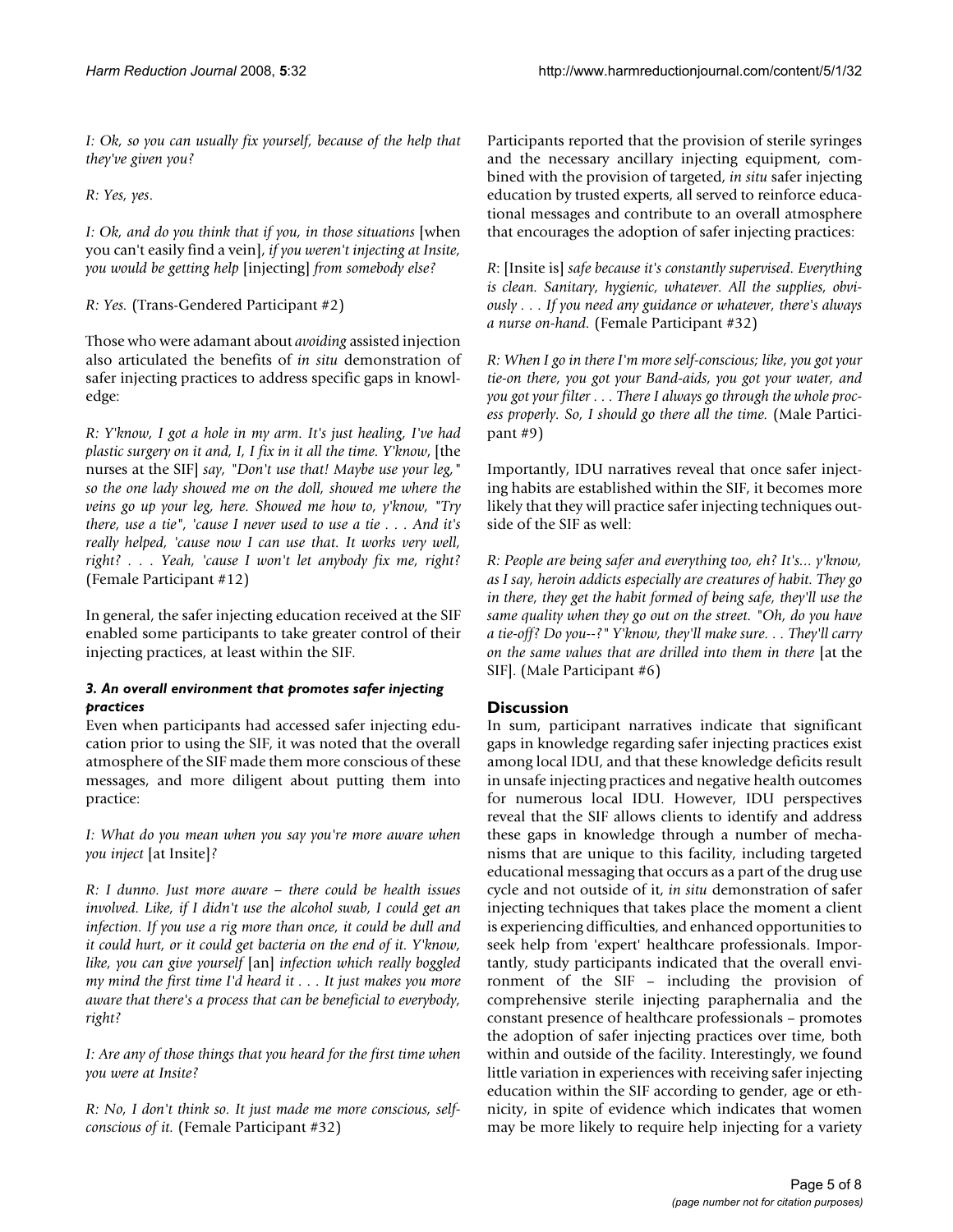of contextual reasons [17-19], and may therefore be more receptive to assistance and education from on-site healthcare professionals.

IDU utilize the SIF for the primary purpose of consuming drugs; however, multiple visits to the facility give nurses the opportunity to provide hands-on, client-centered safer injecting education in a timely and unhurried manner. Within the SIF, *in situ* demonstration of targeted educational messages can occur the moment a client is experiencing difficulties, and at a pace that is acceptable to the client. In combination with the provision of sterile syringes and the necessary ancillary injecting equipment, this process encourages clients to reflect on and enact safer injecting practices without feeling rushed. This can be contrasted with the circumstances that often surround public injection, where exposure to police scrutiny and the possibility of arrest often results in skipped steps and unsafe injecting behavior [20-24], despite the availability of safer injecting education and sterile injecting paraphernalia in public venues via street outreach approaches.

Ongoing drug-related harms among IDU indicate that novel public health interventions are needed [19,25]. Educational approaches have typically been based on the assumption that IDU are autonomous actors operating within relatively stable social environments [26]. Even those street outreach approaches that seek out IDU in the public venues they frequent oftentimes fail to recognize the macro- and micro-environmental factors that limit an individual's ability to initiate behavioral change [27,28]. In order for educational approaches to be effective, attention must be paid to the physical and social environment that influences the production of safety and risk for individuals who use injection drugs [27,29]. Broader conceptualizations of risk, such as Rhodes' 'risk environment' framework [28], call for structural and environmental interventions that alter aspects of the context in which injection drug use occurs, thereby facilitating the adoption of safer injecting practices and the reduction of drugrelated harms [30]. The results of this study indicate that SIFs represent one such micro-environmental intervention with a unique social composition that serves to modify risk in ways that differ from conventional clinic-based and street outreach educational approaches. As such, SIFs have significant potential to facilitate the adoption of safer injecting practices where other educational approaches have failed or been less effective.

The results of this study indicate that, by addressing critical gaps in knowledge, SIFs can foster greater injecting independence among IDU and contribute importantly to the reduction of injection drug-related harms. Previous research has noted that a lack of knowledge regarding how to safely inject oneself is a primary explanation for requiring help with injecting [31], and that requiring help with injecting places individuals at heightened vulnerability for HIV and HCV infection [13]. These observations were reflected in IDU narratives that emphasized the importance of timely and appropriately delivered safer injecting education for individuals who engage in assisted injection as a result of lack of knowledge. The safer injecting education received at the SIF allowed some study participants to take greater control of their injecting habits. The fact that a previous quantitative study found that requiring help injecting was independently associated with receiving safer injecting education at the Vancouver SIF [12], combined with the results of this qualitative analysis, provides good indication that safer injecting education within the SIF may have significant implications for HIV and HCV prevention among frequent SIF users.

The present study has several limitations that warrant acknowledgement. Firstly, our findings are based upon interviews with local IDU participating in the current study. While an effort was made to ensure that the study sample reflects the demographics of the local SIF-using population, some perspectives may nonetheless be underrepresented. Secondly, although interviewees were told that the study was being conducted independently of the SIF, it is possible that social desirability bias affected the responses of some participants. Thirdly, the data collected and analyzed here presents only the viewpoints of IDU; the results of this analysis should be compared with the findings of ethnographic research utilizing participantobservation within the SIF. Interviews with healthcare professionals and other SIF staff should be conducted to elicit alternative perspectives. Fourthly, it must be recognized that the Vancouver SIF is not accessible to all local IDU; people who rely on others to administer all injections (such as IDU with physical disabilities), or who engage in assisted injection for a variety of socio-cultural reasons [32], are excluded from the facility as a result of regulations prohibiting assisted injection within the SIF. Thus, these individuals are not able to receive safer injecting education via the SIF, limiting the facility's effectiveness in addressing the needs of diverse local IDU. Furthermore, while those participants who had received safer injecting education within the facility reflected positively on their experiences, a minority of participants reported that they had not received safer injecting education within the facility, or that they disliked the overall environment within the facility (which would likely discouraged them from spending extra time necessary to seek out and engage in safer injecting education with on-site healthcare professionals). The results of this analysis suggest that the SIF can greatly benefit those individuals who visit the site regularly and have developed good relationships with on-site healthcare professionals; future research is needed to determine why some individuals use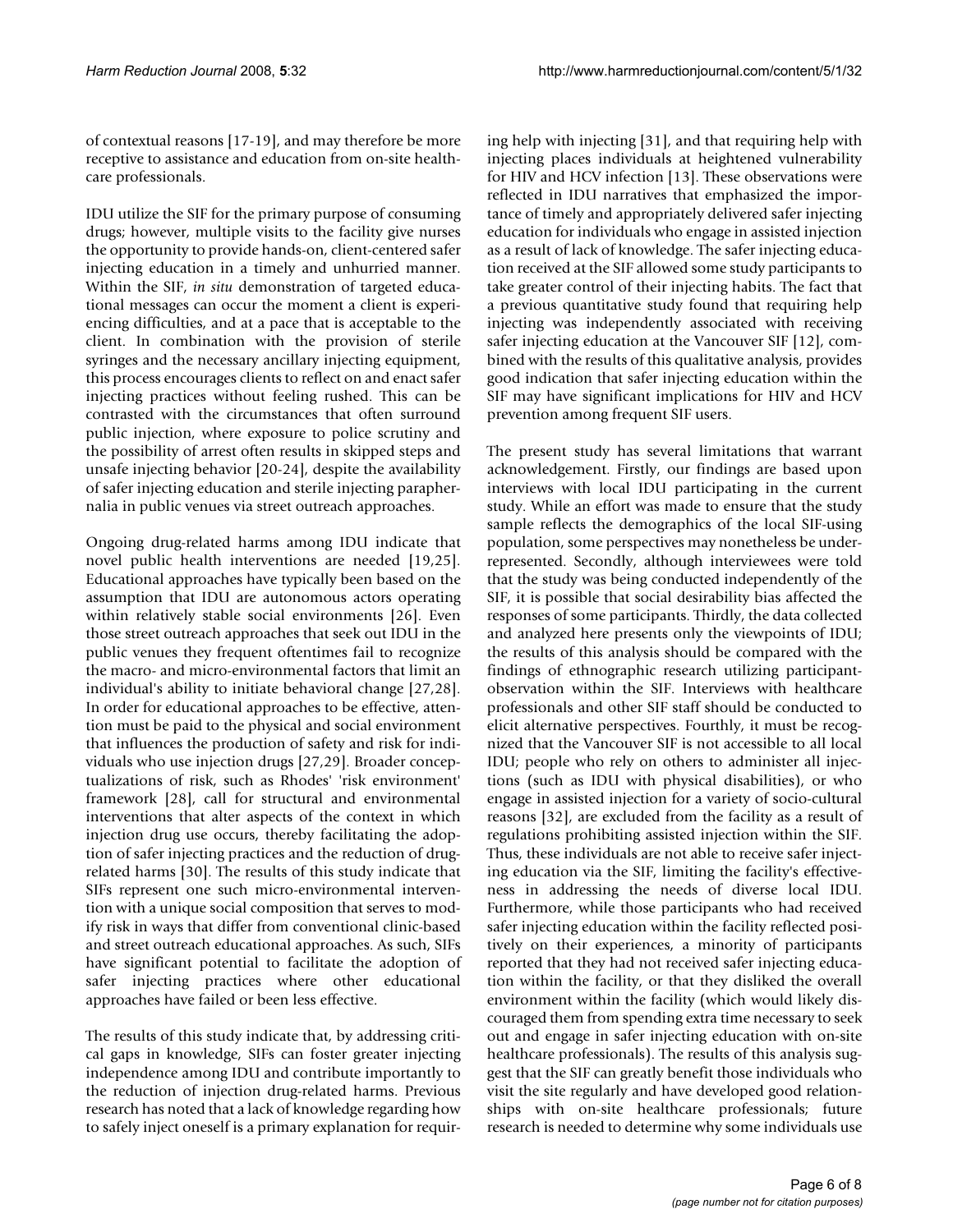the facility more infrequently than others, and how this affects the uptake of safer injecting education.

In summary, the results of this study indicate that the SIF has been effective in transmitting educational messages targeting unsafe and unhygienic injection practices to a population of active IDU. The SIF facilitates the delivery and adoption of educational messages via a number of mechanisms that are unique to this facility and highly acceptable to local IDU. Consistent with previous work, results of this study indicate that SIFs represent a microenvironmental intervention with significant potential to reduce numerous drug-related harms. Importantly, this study contributes to the development of knowledge regarding alternative mechanisms of connecting IDU with safer injecting education.

#### **Competing interests**

The authors declare that they have no competing interests.

#### **Authors' contributions**

WS and TK designed the study. TK and DF conducted the analyses of the data. DF prepared the first draft of the article. All authors contributed to the revision of the manuscript.

#### **Acknowledgements**

The authors wish to thank the study participants for their time and participation. We also thank the administrative staff at the B.C. Centre for Excellence in HIV/AIDS, as well as the SEOSI study staff for their research assistance. Thanks are due to the staff of the InSite SIF, the Portland Hotel Society, and Vancouver Coastal Health. The SIF evaluation has been made possible through a financial contribution from Health Canada, though the views expressed herein do not represent the official policies of Health Canada.

Will Small is supported a Michael Smith Foundation for Health Research Senior Graduate Studentship and a Canadian Institutes of Health Research Doctoral Research Award. Thomas Kerr is supported by a Michael Smith Foundation for Health Research Scholar Award and a Canadian Institutes of Health Research New Investigator Award.

#### **References**

- 1. Aceijas C, Stimson GV, Hickman M, Rhodes T: **[Global overview of](http://www.ncbi.nlm.nih.gov/entrez/query.fcgi?cmd=Retrieve&db=PubMed&dopt=Abstract&list_uids=15577542) [injecting drug use and HIV infection among injecting drug](http://www.ncbi.nlm.nih.gov/entrez/query.fcgi?cmd=Retrieve&db=PubMed&dopt=Abstract&list_uids=15577542) [users.](http://www.ncbi.nlm.nih.gov/entrez/query.fcgi?cmd=Retrieve&db=PubMed&dopt=Abstract&list_uids=15577542)** *AIDS* 2004, **18:**.
- 2. Drucker E: **[Drug prohibition and public health: 25 years of evi](http://www.ncbi.nlm.nih.gov/entrez/query.fcgi?cmd=Retrieve&db=PubMed&dopt=Abstract&list_uids=9925168)[dence.](http://www.ncbi.nlm.nih.gov/entrez/query.fcgi?cmd=Retrieve&db=PubMed&dopt=Abstract&list_uids=9925168)** *Public Health Rep* 1999, **114:**14-29.
- 3. O'Driscoll PT, McGough J, Hagan H, Thiede H, Critchlow C, Alexander ER: **[Predictors of accidental fatal drug overdose among a](http://www.ncbi.nlm.nih.gov/entrez/query.fcgi?cmd=Retrieve&db=PubMed&dopt=Abstract&list_uids=11392946) [cohort of injection drug users.](http://www.ncbi.nlm.nih.gov/entrez/query.fcgi?cmd=Retrieve&db=PubMed&dopt=Abstract&list_uids=11392946)** *Am J Public Health* 2001, **91:**984-987.
- Wood E, Tyndall MW, Spittal PM, Li K, Hogg RS, Montaner JS, O'Shaughnessy MV, Schechter MT: **[Factors associated with per](http://www.ncbi.nlm.nih.gov/entrez/query.fcgi?cmd=Retrieve&db=PubMed&dopt=Abstract&list_uids=11919503)[sistent high-risk syringe sharing in the presence of an estab](http://www.ncbi.nlm.nih.gov/entrez/query.fcgi?cmd=Retrieve&db=PubMed&dopt=Abstract&list_uids=11919503)[lished needle exchange programme.](http://www.ncbi.nlm.nih.gov/entrez/query.fcgi?cmd=Retrieve&db=PubMed&dopt=Abstract&list_uids=11919503)** *AIDS* 2002, **16:**941-943.
- 5. Murrill CS, Weeks H, Castrucci BC, Weinstock HS, Bell BP, Spruill C, Gwinn M: **[Age-specific seroprevalence of HIV, hepatitis B](http://www.ncbi.nlm.nih.gov/entrez/query.fcgi?cmd=Retrieve&db=PubMed&dopt=Abstract&list_uids=11867316) [virus, and hepatitis C virus infection among injection drug](http://www.ncbi.nlm.nih.gov/entrez/query.fcgi?cmd=Retrieve&db=PubMed&dopt=Abstract&list_uids=11867316) [users admitted to drug treatment in 6 US cities.](http://www.ncbi.nlm.nih.gov/entrez/query.fcgi?cmd=Retrieve&db=PubMed&dopt=Abstract&list_uids=11867316)** *Am J Public Health* 2002, **92:**385-387.
- 6. Ebright JR, Pieper B: **[Skin and soft tissue infections in injection](http://www.ncbi.nlm.nih.gov/entrez/query.fcgi?cmd=Retrieve&db=PubMed&dopt=Abstract&list_uids=12371123) [drug users.](http://www.ncbi.nlm.nih.gov/entrez/query.fcgi?cmd=Retrieve&db=PubMed&dopt=Abstract&list_uids=12371123)** *Infect Dis Clin North Am* 2002, **16:**697-712.
- 7. Hankins CA: **[Syringe exchange in Canada: good but not](http://www.ncbi.nlm.nih.gov/entrez/query.fcgi?cmd=Retrieve&db=PubMed&dopt=Abstract&list_uids=9596380) [enough to stem the HIV tide.](http://www.ncbi.nlm.nih.gov/entrez/query.fcgi?cmd=Retrieve&db=PubMed&dopt=Abstract&list_uids=9596380)** *Substance Use & Misuse* 1998, **33:**1129-1146.
- 8. Strathdee SA, Patrick DM, Currie SL, Cornelisse PG, Rekart ML, Montaner JS, Schechter MT, O'Shaughnessy MV: **[Needle exchange](http://www.ncbi.nlm.nih.gov/entrez/query.fcgi?cmd=Retrieve&db=PubMed&dopt=Abstract&list_uids=9223727) [is not enough: lessons from the Vancouver injecting drug use](http://www.ncbi.nlm.nih.gov/entrez/query.fcgi?cmd=Retrieve&db=PubMed&dopt=Abstract&list_uids=9223727) [study.](http://www.ncbi.nlm.nih.gov/entrez/query.fcgi?cmd=Retrieve&db=PubMed&dopt=Abstract&list_uids=9223727)** *Aids* 1997, **11:**F59-65.
- 9. Weeks MR, S. C, Singer M, Radda KE, Schensul J, Wilson DS, Martinez M, Scott G, Knight G: **High risk drug use sites, meaning and practice: Implications for AIDS prevention.** *Journal of Drug Issues* 2001, **31:**781-808.
- 10. Wood E, Kerr T, Montaner JS, Strathdee SA, Wodak A, Hankins CA, Schechter MT, Tyndall MW: **[Rationale for evaluating North](http://www.ncbi.nlm.nih.gov/entrez/query.fcgi?cmd=Retrieve&db=PubMed&dopt=Abstract&list_uids=15120347) [America's first medically supervised safer-injecting facility.](http://www.ncbi.nlm.nih.gov/entrez/query.fcgi?cmd=Retrieve&db=PubMed&dopt=Abstract&list_uids=15120347)** *Lancet Infect Dis* 2004, **4:**301-306.
- 11. Tydall MW, Kerr T, Zhang R, King E, Montaner J, Wood E: **Attendance, drug use patterns, and referrals made from North America's first supervised injection facility.** *Drug & Alcohol Dependence* 2006, **83:**193-198.
- 12. Wood E, Tyndall M, Stoltz J, Small W, Zhang R, O'Connell J, Montaner J, Kerr T: **Safer injecting education for HIV prevention within a medically supervised safer injecting facility.** *International J Drug Policy* 2005, **16:**281-284.
- 13. O'Connell JM, Kerr T, Li K, Tyndall MW, Hogg RS, Montaner JS, Wood E: **[Requiring help injecting independently predicts inci](http://www.ncbi.nlm.nih.gov/entrez/query.fcgi?cmd=Retrieve&db=PubMed&dopt=Abstract&list_uids=16123687)[dent HIV infection among injection drug users.](http://www.ncbi.nlm.nih.gov/entrez/query.fcgi?cmd=Retrieve&db=PubMed&dopt=Abstract&list_uids=16123687)** *J Acquir Immune Defic Syndr* 2005, **40:**83-88.
- 14. Wood E, Kerr T, Spittal PM, Li K, Small W, Tyndall MW, Hogg RS, O'Shaughnessy MV, Schechter MT: **[The potential public health](http://www.ncbi.nlm.nih.gov/entrez/query.fcgi?cmd=Retrieve&db=PubMed&dopt=Abstract&list_uids=12514408) [and community impacts of safer injecting facilities: evidence](http://www.ncbi.nlm.nih.gov/entrez/query.fcgi?cmd=Retrieve&db=PubMed&dopt=Abstract&list_uids=12514408) [from a cohort of injection drug users.](http://www.ncbi.nlm.nih.gov/entrez/query.fcgi?cmd=Retrieve&db=PubMed&dopt=Abstract&list_uids=12514408)** *J Acquir Immune Defic Syndr* 2003, **32:**2-8.
- 15. Myers T, Millson M, Rigby J, Ennis M, Rankin J, Mindell W, Strathdee S: **[A comparison of the determinants of safe injecting and](http://www.ncbi.nlm.nih.gov/entrez/query.fcgi?cmd=Retrieve&db=PubMed&dopt=Abstract&list_uids=7703815) [condom use among injecting drug users.](http://www.ncbi.nlm.nih.gov/entrez/query.fcgi?cmd=Retrieve&db=PubMed&dopt=Abstract&list_uids=7703815)** *Addiction* 1995, **90:**217-226.
- 16. Wood E, Tyndall M, Zhengou Q, Zhang R, Montaner J, Kerr T: **[Serv](http://www.ncbi.nlm.nih.gov/entrez/query.fcgi?cmd=Retrieve&db=PubMed&dopt=Abstract&list_uids=16571703)[ice uptake and characteristics of injection drug users utiliz](http://www.ncbi.nlm.nih.gov/entrez/query.fcgi?cmd=Retrieve&db=PubMed&dopt=Abstract&list_uids=16571703)ing North America's first medically supervised safer [injecting facility.](http://www.ncbi.nlm.nih.gov/entrez/query.fcgi?cmd=Retrieve&db=PubMed&dopt=Abstract&list_uids=16571703)** *American Journal of Public Health* 2006, **96:**770-773.
- 17. Spittal PM, Craib KJ, Wood E, Laliberte N, Li K, Tyndall MW, O'Shaughnessy MV, Schechter MT: **[Risk factors for elevated HIV](http://www.ncbi.nlm.nih.gov/entrez/query.fcgi?cmd=Retrieve&db=PubMed&dopt=Abstract&list_uids=11949985) [incidence rates among female injection drug users in Van](http://www.ncbi.nlm.nih.gov/entrez/query.fcgi?cmd=Retrieve&db=PubMed&dopt=Abstract&list_uids=11949985)[couver.](http://www.ncbi.nlm.nih.gov/entrez/query.fcgi?cmd=Retrieve&db=PubMed&dopt=Abstract&list_uids=11949985)** *Cmaj* 2002, **166:**894-899.
- 18. Macrae R, Aalto E: **[Gendered power dynamics and HIV risk in](http://www.ncbi.nlm.nih.gov/entrez/query.fcgi?cmd=Retrieve&db=PubMed&dopt=Abstract&list_uids=11091783) [drug-using sexual relationships.](http://www.ncbi.nlm.nih.gov/entrez/query.fcgi?cmd=Retrieve&db=PubMed&dopt=Abstract&list_uids=11091783)** *AIDS Care* 2000, **12:**505-516.
- 19. Kral AH, Bluthenthal RN, Erringer EA, Lorvick J, Edlin BR: **[Risk fac](http://www.ncbi.nlm.nih.gov/entrez/query.fcgi?cmd=Retrieve&db=PubMed&dopt=Abstract&list_uids=10563032)[tors among IDUs who give injections to or receive injections](http://www.ncbi.nlm.nih.gov/entrez/query.fcgi?cmd=Retrieve&db=PubMed&dopt=Abstract&list_uids=10563032) [from other drug users.](http://www.ncbi.nlm.nih.gov/entrez/query.fcgi?cmd=Retrieve&db=PubMed&dopt=Abstract&list_uids=10563032)** *Addiction* 1999, **94:**675-683.
- 20. Small W, Kerr T, Charette J, Schechter M, Spittal P: **Impacts of intensified police activity on injection drug users: Evidence from an ethnographic investigation.** *International Journal of Drug Policy* 2006, **17:**85-95.
- 21. Small W, Rhodes T, Wood E, Kerr T: **Public injection settings in Vancouver: Physical environment, social context and risk.** *International J Drug Policy* 2007, **18:**27-36.
- 22. Maher L, Dixon D: **Policing and public health: Law enforcement and harm minimization in a street-level drug market.** *Brit J Criminol* 1999, **39:**488-512.
- 23. Latkin C, Mandell W, Vlahov D, Oziemkowska M, Knowlton A, Celentano D: **[My place, your place, and no place: behavior set](http://www.ncbi.nlm.nih.gov/entrez/query.fcgi?cmd=Retrieve&db=PubMed&dopt=Abstract&list_uids=7879749)[tings as a risk factor for HIV-related injection practices of](http://www.ncbi.nlm.nih.gov/entrez/query.fcgi?cmd=Retrieve&db=PubMed&dopt=Abstract&list_uids=7879749) [drug users in Baltimore, Maryland.](http://www.ncbi.nlm.nih.gov/entrez/query.fcgi?cmd=Retrieve&db=PubMed&dopt=Abstract&list_uids=7879749)** *Am J Community Psychol* 1994, **22:**415-430.
- 24. Aitken C, Moore D, Higgs P, Kersall J, Kerger M: **The impact of a police crackdown on a street drug scene: evidence from the street.** *International J Drug Policy* 2002, **13:**189-198.
- 25. Rhodes T, Kimber J, Small W, Fitzgerald J, Kerr T, Hickman M, Holloway G: **[Public injecting and the need for 'safer environment](http://www.ncbi.nlm.nih.gov/entrez/query.fcgi?cmd=Retrieve&db=PubMed&dopt=Abstract&list_uids=16968336) [interventions' in the reduction of drug-related harm.](http://www.ncbi.nlm.nih.gov/entrez/query.fcgi?cmd=Retrieve&db=PubMed&dopt=Abstract&list_uids=16968336)** *Addiction* 2006, **101:**1384-1393.
- 26. Moore D: **Governing street-based injecting drug users: a critique of heroin overdose prevention in Australia.** *Social Science and Medicine* 2004, **59:**1547-1557.